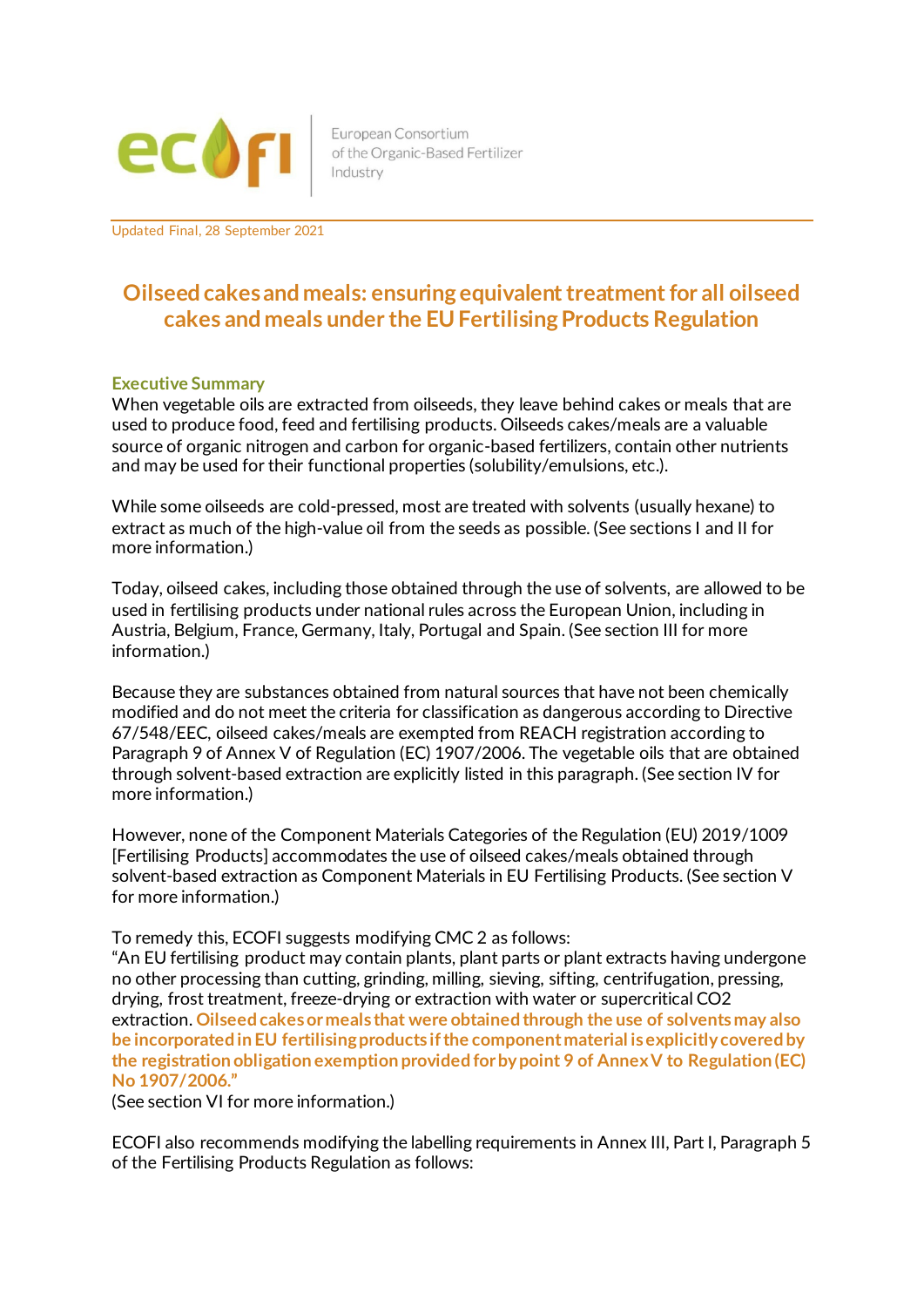

"Where the EU fertilising product contains **any substance listed in Annex I of Directive 2002/32/EC on undesirable substances in animal feed in quantities higher than the Maximum Content indicated in that directive**, the following instruction shall be provided on the label: 'Hazardous to animals in case of ingestion'."

This will allow for a consistent and fair treatment of all oilseed cakes/meals. (See section VII for more information.)

#### **CONTENTS**

|      | What are oilseed cakes and how are they produced?            |  |
|------|--------------------------------------------------------------|--|
| H.   | Oilseed cakes are used to produce food, feed and fertilising |  |
|      | products, depending on their quality characteristics         |  |
| III. | Why are oilseed cakes used in organic-based fertilisers?     |  |
| IV.  | Oilseed cakes and meals are exempted from registration       |  |
|      | under Regulation (EC) 1907/2006 (REACH)                      |  |
| V.   | How the Fertilising Products Regulation currently excludes   |  |
|      | some oilseed cakes from EU Fertilising Products              |  |
| VI.  | ECOFI suggestions on how to accommodate all oilseed cakes    |  |
|      | under the Fertilising Products Regulation                    |  |
| VII. | Labelling requirements for EU fertilising products derived   |  |
|      | from oilseed cakes/meals should be consistent                |  |

# **I. What are oilseed cakes and how are they produced?**

High-value vegetable fats and oils are extracted from oilseeds. As well as being used as table oils, these fats and oils are also used in soaps, margarine, chocolate, pharmaceuticals, chemicals, lubricants, biofuels, and cosmetics, among others.

Extraction of vegetable oils is usually done through cold pressing or through the use of solvents (usually hexane). Because they are relatively expensive, solvents used during the extract process are recovered for re-use in subsequent extraction. Any solvent that remains in the cakes/meal is highly volatile and evaporates quickly – the boiling point of hexane, for example, 69 °C – thus, making it easy to extract from cakes, and meaning that the traces that remain in the cakes/meal are negligible. Consequently, many cakes/meal are used to produce food and feed.

Solvents are used because they greatly increase the proportion of the high-value oils and fats that can be extracted from the oilseeds. Cold pressing generally leaves 10-11% of the oils in the cakes/meal. A second cold pressing can reduce this to about 5%, but it is infrequent to conduct a second cold pressing because of an unfavourable cost:benefit ratio. Using solvents makes it possible to extract about 99% of the oil content.

Commonly used oilseeds include soyabean (fabacae seed), cocoa (sterculiacae seed), peanut (fabaceae seed ), rapeseed (brassicaceae seed), cotton (Malvaceae seed), olive (oleaceae fruit), castor (euphorbiaceae seed), sunflower (asteraceae seed), palm (arecaceae fruit); linseed or canola (linaceae seed); argan, macadamia, peach pits, nuts, hemps, sesame seeds, and prickly pear seeds, etc.

When the oils are extracted, they leave behind cakes or meals that are rich in nitrogen (protein). In addition to their nitrogen content, oilseeds cakes/meals contain other nutrients and may be used for their functional properties (solubility/emulsions, etc.). Oil producers sell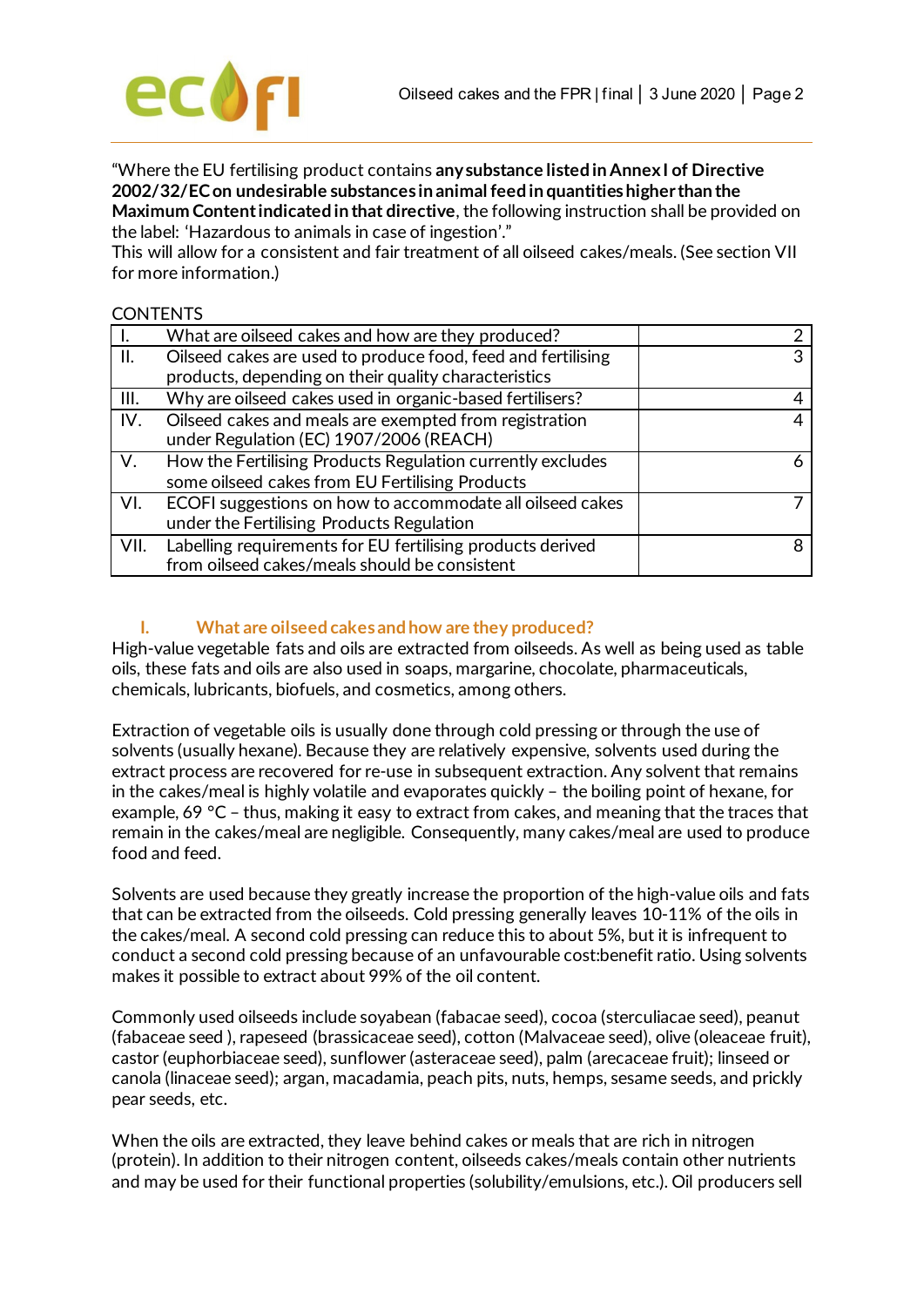



these cakes and meals to downstream industries that convert them for use in food, feed and fertilising products. Proteins in cakes are concentrated (70% protein) or isolated (90% protein) to be used in food, in feed and sometimes in fertilisers. Oilseed cakes, concentrates and isolates of vegetable proteins can all be used as feedstock for protein hydrolysates, which being soluble and of low molecular weight, can be used in food and feed, and also in foliar fertilising products.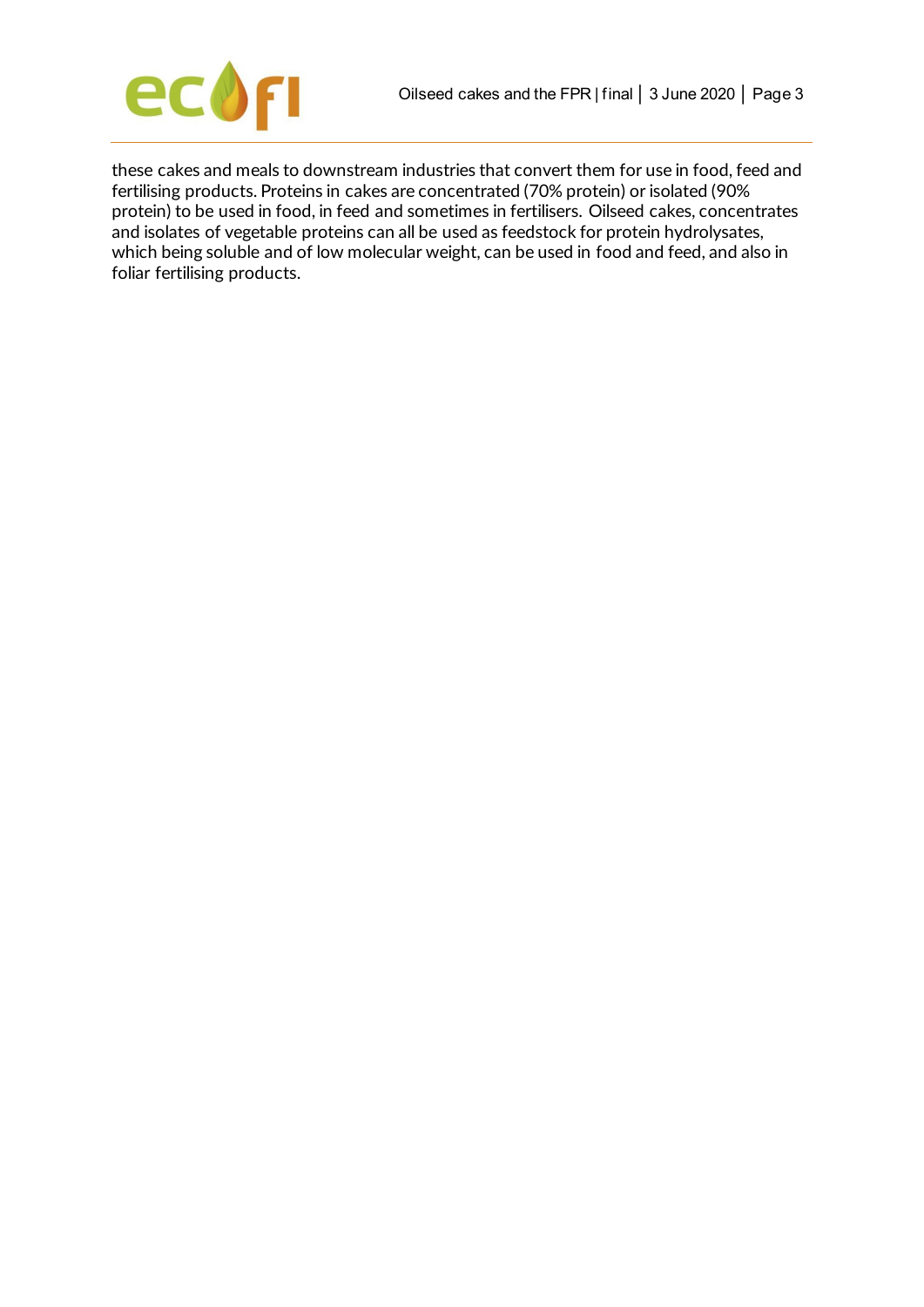

## **II. Oilseed cakes are used to produce food, feed and fertilising products, depending on their quality characteristics**

Vegetable cakes and meal usually undergo a series of treatments that may include, concentration, isolation, hydrolysis, fermentation, and filtration among others as they are transformed into high-value food and feed proteins and/or fertilising products, although they may also be incorporated into organic-based fertilisers directly.



How oilseed cakes and meals are used depends, in part, on their inherent content of unwanted substances and how successfully those can be reduced through treatment processes. If the cakes / meals contain too many undesirable substances for food uses – whether naturally (including certain sugars that can't be assimilated) or incidentally (e.g. degradation through exposure to moisture or heating or the development of mould) they are then considered for use in animal

## feed.

The maximum content of hexane allowed in animal feed and feed materials indicates how little solvent can be found in oilseed cakes/meals after oil extraction using solvents.

| Undesirable<br>substance | Products intended for animal feed | Maximum content in mg/kg (ppm)<br>relative to a feed with a moisture content<br>of 12 % |
|--------------------------|-----------------------------------|-----------------------------------------------------------------------------------------|
|                          | Hexachlorocyclohexane (HCH)       |                                                                                         |
| - alpha-                 | Feed materials and compound feed  | 0,02                                                                                    |
| lisomers                 | with the exception of:            |                                                                                         |
|                          | $-$ fats and oils.                | 0,2                                                                                     |
| beta-                    | <b>Feed materials</b>             | 0,01                                                                                    |
| <b>Isomers</b>           | with the exception of:            |                                                                                         |
|                          | $-$ fats and oils.                | 0,1                                                                                     |
|                          | Compound feed                     | 0,01                                                                                    |
|                          | with the exception of:            |                                                                                         |
|                          | - compound feed for dairy cattle. | 0,005                                                                                   |
| gamma-                   | Feed materials and compound feed  | 0,2                                                                                     |
| lisomers                 | with the exception of:            |                                                                                         |
|                          | $-$ fats and oils.                | $ 2,0\rangle$                                                                           |

Source: Commission Regulation (EU) No 574/2011 amending Annex I to Directive 2002/32/EC on undesirable substances in animal feed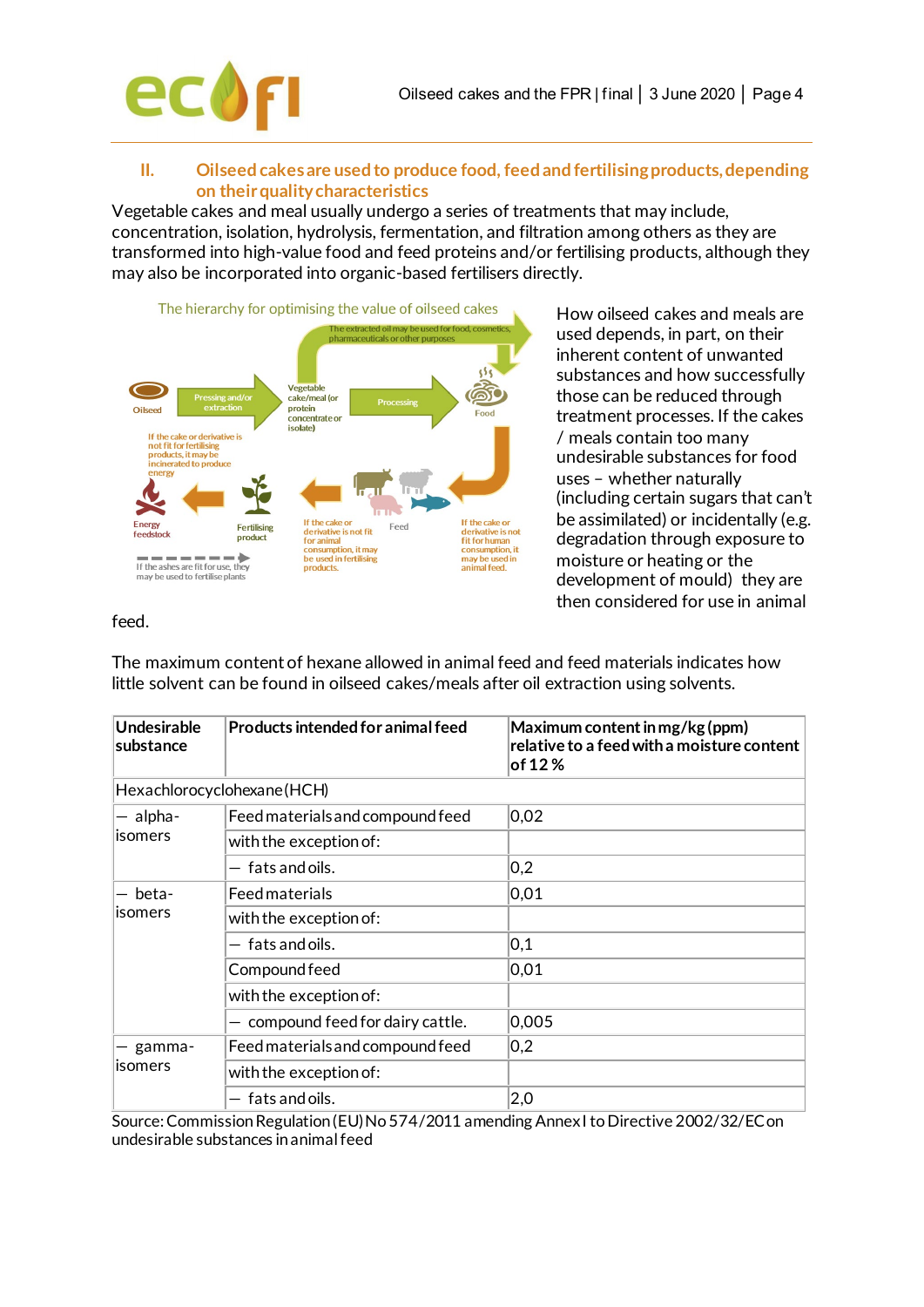

Only if oilseed cakes/meals do not meet the standards for animal feed, are they considered for use in fertilising products. Finally, if the cakes and meals are not considered fit even for use in fertilising products, they become raw materials for biofuels or energy production. In some cases the ashes from energy production can be recovered for use in fertilising products).

Detecting and removing unwanted substances from oilseed cakes and meals is a key area for innovation in the industry and allows for a growing proportion of oilcakes and meals to be revalorised within the Circular Economy instead of being discarded through landfill or incineration.

# **III. Why are oilseed cakesused in organic-based fertilisers?**

As mentioned above, oilseed cakes and meals contain nutrients and organic carbon and are particularly rich in nitrogen (protein). That makes them a valuable source of organic carb on and nitrogen for organic-based fertilisers. It also means that they used as raw materials to produce plant-based hydrolysed proteins, which are used in organic-based fertilisers and plant biostimulants. Such plant-based hydrolysed proteins are under increasing demand from organic farming and the organic food chain, which is increasingly choosing to produce veganfriendly products.

In addition to their use in organic-based fertilisers, hydrolysed proteins may be used for their biostimulant properties.

Today, oilseed cakes, including those obtained through the use of solvents, are allowed to be used in fertilising products under national rules across the European Union. For example, Austria, Belgium, France, Germany, Italy, Portugal and Spain all allow oilseed cakes and meals to be incorporated into organic fertilisers, even if they have been obtained by extracting oils with solvents.

# **IV. Oilseed cakes and meals are exempted from registration under Regulation (EC) 1907/2006 (REACH)**

According to the definitions excerpted from the REACH regulation below, oilseeds are substances that occur in nature and are not chemically modified , despite being chemically treated with solvents to obtain oils and oilseed cakes and meals,.

#### Paragraph 40 of Article 3 of Regulation (EC) 1907/2006

40. not chemically modified substance: means a substance whose chemical structure remains unchanged, even if it has undergone a chemical process or treatment, or a physical mineralogical transformation, for instance to remove impurities;

#### Paragraph 8 of Annex V of Regulation (EC) 1907/2006

8. Substances which occur in nature other than those listed under paragraph 7, if they are not chemically modified, unless they meet the criteria for classification as dangerous according to ►M3 Regulation (EC) No 1272/2008 ◄ or unless they are persistent, bioaccumulative and toxic or very persistent and very bioaccumulative in accordance with the criteria set out in Annex XIII or unless they were identified in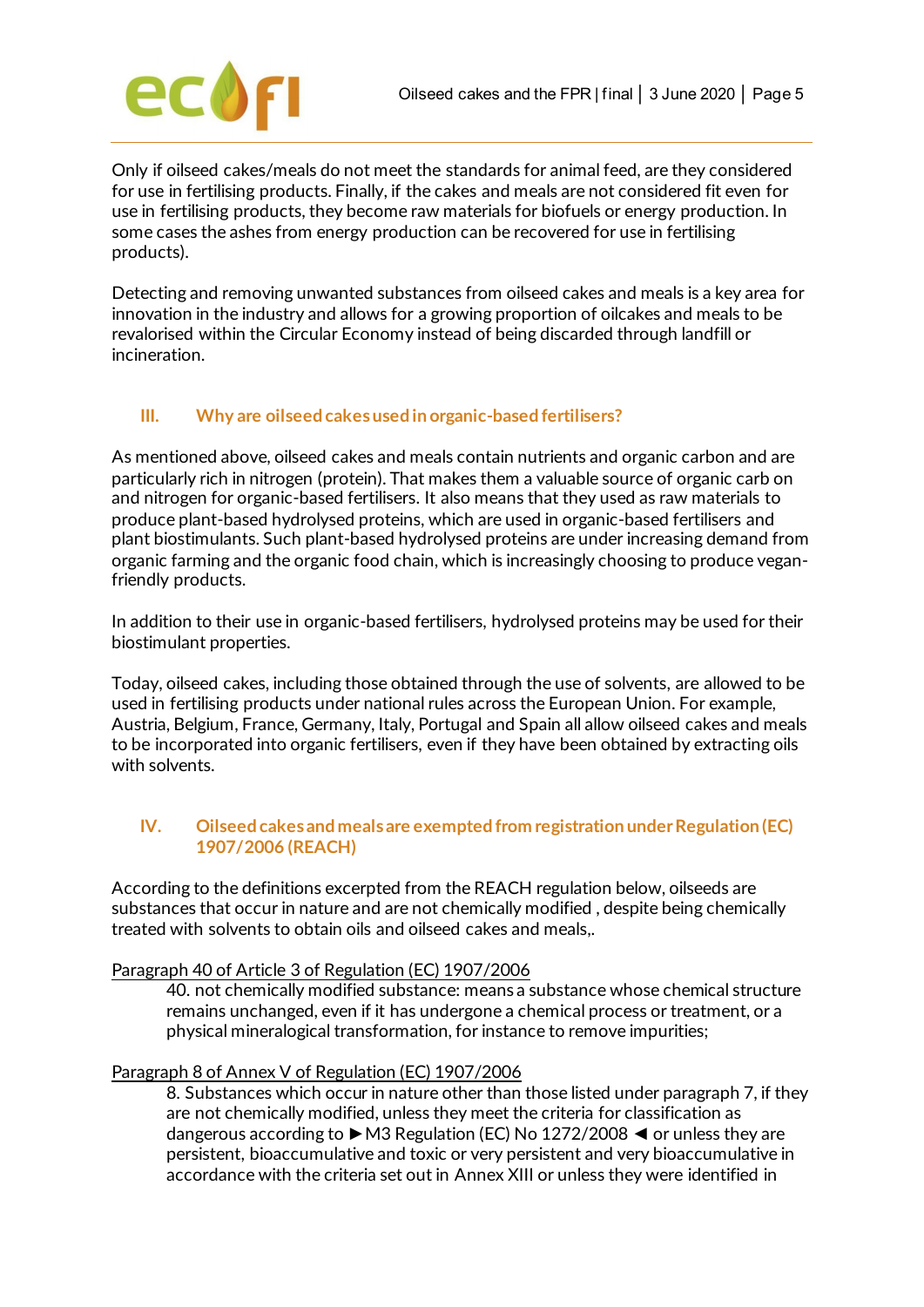

accordance with Article 59(1) at least two years previously as substances giving rise to an equivalent level of concern as set out in Article 57(f).

## Paragraph 9 of Annex V of Regulation (EC) 1907/2006

9. The following substances obtained from natural sources, if they are not chemically modified, unless they meet the criteria for classification as dangerous according to Directive 67/548/EEC with the exception of those only classified as flammable [R10], as a skin irritant [R38] or as an eye irritant [R36] or unless they are persistent, bioaccumulative and toxic or very persistent and very bioaccumulative in accordance with the criteria set out in Annex XIII or unless they were identified in accordance with Article 59(1) at least two years previously as substances giving rise to an equivalent level of concern as set out in Article 57(f):

Vegetable fats, vegetable oils, vegetable waxes; animal fats, animal oils, animal waxes; fatty acids from C6 to C24 and their potassium, sodium, calcium and magnesium salts; glycerol.

It seems only logical that if vegetable oils and fats extracted through the use of solvents are exempt from REACH registration, the co-material produced at the same time (the oilseed cake or meal) also should be. That means that oilseeds cakes and meals would qualify for the REACH registration exemptions listed in CMCs 6 and 11 of the Fertilising Products Regulation. Because they are covered by paragraph 9 of Annex V of Regulation (EC) 1907/2006.

## **V. How the Fertilising Products Regulation currently excludes some oilseed cakes from EU Fertilising Products**

#### Cold-pressed oil cakes and meals

Since no chemical solvent is used, **cold-pressed cakes and meals can be considered to qualify for use in EU Fertilising Products under CMC 2: PLANTS, PLANT PARTS OR PLANT EXTRACTS**, which states "An EU fertilising product may contain plants, plant parts or plant extracts having undergone no other processing than cutting, grinding, milling, sieving, sifting, centrifugation, pressing, drying, frost treatment, freeze-drying or extraction with water or supercritical CO<sub>2</sub> extraction."

Protein hydrolysates produced from oil cakes and meals after chemical extraction Recital  $26<sup>1</sup>$  $26<sup>1</sup>$  $26<sup>1</sup>$  of the Fertilising Product Regulation makes it clear that the requirements of the regulation only apply to the materials that are components of fertilising products and not to input materials that are used as precursors without being contained in the final fertilising product. This means that **when oil cakes and meals are used to produce protein hydrolysates**, but the cake or meal itself is not present in the final fertilising product, the cakes/meals would be considered precursors as described . Therefore the cakes/meals would be outside the scope of the FPR. **The resulting hydrolysed proteins, which are present in the final product, should thus be eligible for incorporation into EU Fertilising Products under** 

<span id="page-5-0"></span><sup>1</sup> "**The precursors themselves**, such as sulphuric acid used as a precursor for the production of single superphosphate**, should not be regulated as component materials for the purpose of this Regulation, since chemical safety will be better ensured by regulating as component materials the substances formed from the precursors and actually contained in the EU fertilising product.** The obligation to comply with all the requirements of a component material category should therefore apply to those substances."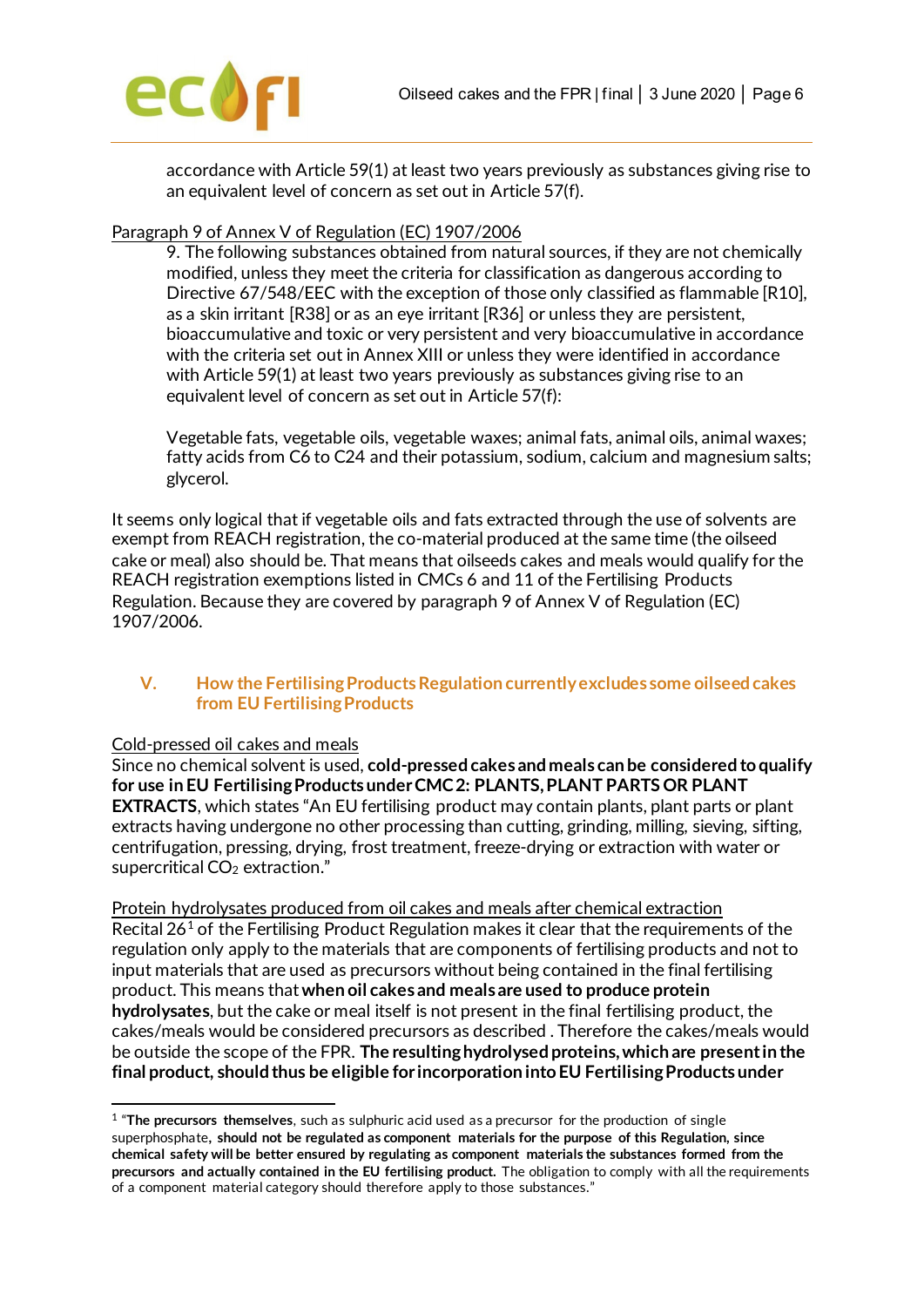

**CMC 1: VIRGIN MATERIAL SUBSTANCES AND MIXTURES**, even if the raw material oilseed cakes / meals resulted from extraction of oils or fats using solvents.

Oilseed cakes and meals incorporated into fertilising products after extraction using solvents This leaves the **case of vegetable cakes/meals that are incorporated directly into an EU fertilising product, such as an organic-based fertiliser (PFCs 1A and 1B) or an organic soil improver (PFC 3A)**. In these cases, the cake/meal would be an important source of nitrogen and carbon. Since the solvents used to produce vegetable oil and cakes/meals is not contained in the final fertilising product, we can consider them to be precursors that are not subject to the requirements of the Fertilising Product Regulation. The oilseed cakes/meals would therefore be a by-product that is exempted from REACH registration according to Annex V, Para. 9 of Regulation (EC) 1907/2006, as explained above. However, oil cakes/meals that have resulted from oil extraction with solvents do not currently fit into any of the Component Material Categories as outlined below.

The oil cakes/meals are not covered by CMC 1 because oilseed cakes/meals are by-products, which are excluded from CMC 1.

CMC 2 excludes any sort of chemical treatment, such as using solvents, even when the solvents are allowed for producing foodstuffs and are undetectable in the plant-based material used in the EU Fertilising Product.

Some oilseed cakes and meals may be composted or incorporated into digestates, but most are not, so CMCs 3, 4 and 5 would not fully resolve the problem.

CMC 6: FOOD INDUSTRY BY-PRODUCTS could provide a partial solution if oilcakes resulting from the extraction of edible oils were added to the list of authorised food industry by-products. However, this would not cover cakes/meals resulting from the extraction of non-edible vegetable oils.

CMCs 7, 8, 9 and 10 are not relevant for plant-based materials.

CMC 11: BY-PRODUCTS WITHIN THE MEANING OF DIRECTIVE 2008/98/EC could potentially resolve the problem, assuming that the additional criteria to be developed do not prevent the use of oilseed cakes/meals.

## **VI. ECOFI suggestions on how to accommodate all oilseed cakes under the Fertilising Products Regulation**

Accordingly, it would appear that oilseed cakes and meals could be in CMCs 6 and/or 11 since the cakes and meals are exempted from REACH registration under para. 9 of Annex V of Regulation (EC) 1907/2006, and this exemption applies to these CMCs.

However, CMC 6 could only accommodate some of the oilseed cakes and meals since not all vegetable oils are used in the food industry.

CMC 11 also has its drawbacks, because the criteria that are not yet developed for this CMC could lead to unjustified distortions in the requirements for the use of solvent-treated oilseeds compared with those that are cold-pressed. Furthermore, since CMCs have to be